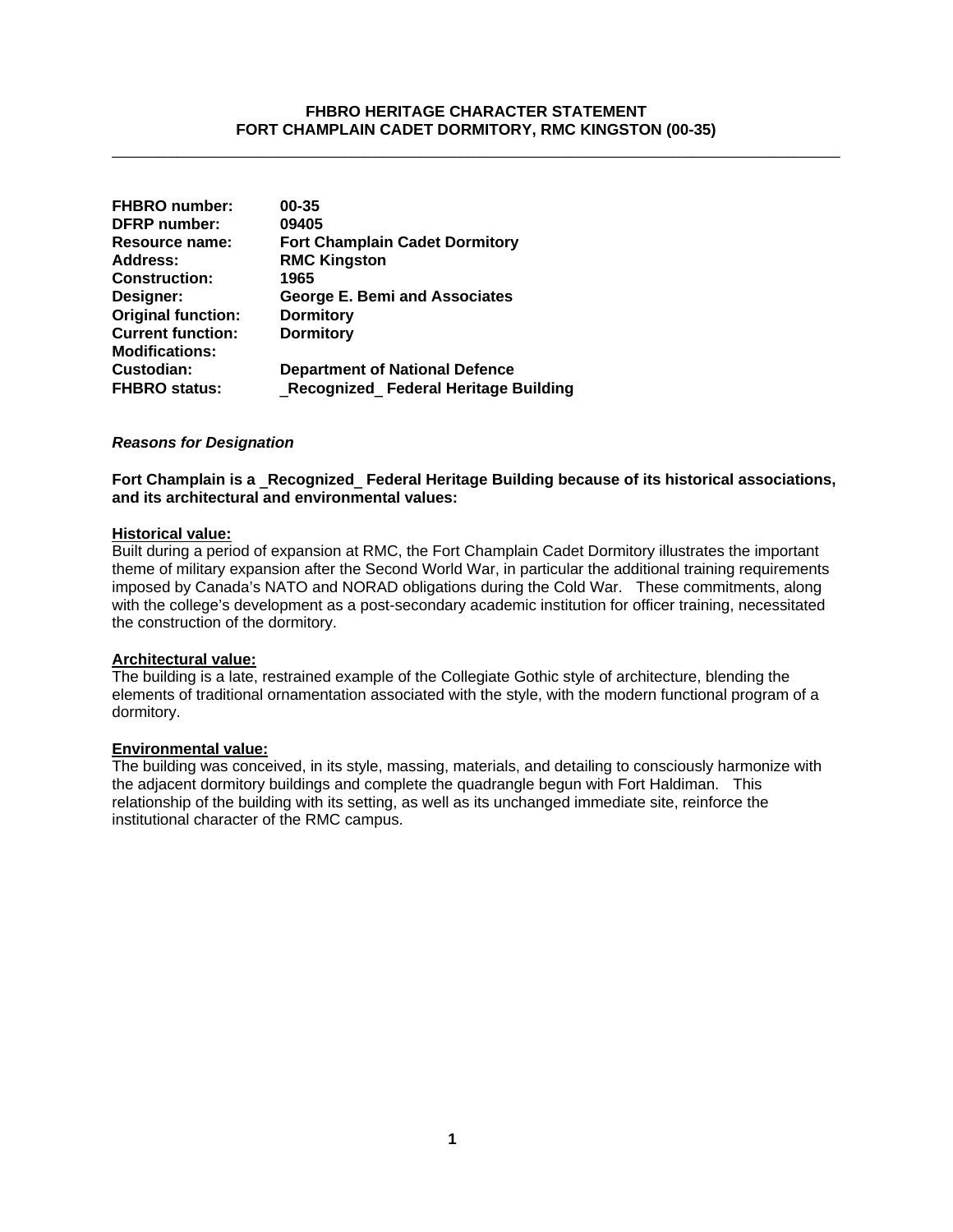# **FHBRO HERITAGE CHARACTER STATEMENT FORT CHAMPLAIN CADET DORMITORY, RMC KINGSTON (00-35)**

\_\_\_\_\_\_\_\_\_\_\_\_\_\_\_\_\_\_\_\_\_\_\_\_\_\_\_\_\_\_\_\_\_\_\_\_\_\_\_\_\_\_\_\_\_\_\_\_\_\_\_\_\_\_\_\_\_\_\_\_\_\_\_\_\_\_\_\_\_\_\_\_\_\_\_\_\_\_

# *Character-Defining Elements*

# **The following character-defining elements of Fort Champlain should be respected.**

# **The expression of the Collegiate Gothic idiom, as expressed in:**

- \_ the massing of the C-shaped building, with its **projecting basement coping and the** symmetrical composition of wall projections, stepped gable parapets, entrance porticoes and overhead passages;
- the regular rhythm of the window openings; and,
- \_ the use and handling of limestone for the wall surfaces, copings, door/window surrounds, **corner "buttressing"** and ornamental carvings of entrance porticoes.

# **The manner in which the building reinforces the academic character of the RMC campus is evidenced in:**

- its completion of the quadrangle begun by Fort Haldiman; and,
- \_ the building's massing, materials and detailing which emulate those used on the earlier buildings on the RMC campus.

## **For guidance on interventions, please refer to the** *FHBRO Code of Practice.* **For further information contact FHBRO.**

**June 2002**

**FEDERAL HERITAGE BUILDINGS REVIEW OFFICE National Historic Sites Directorate, Parks Canada**